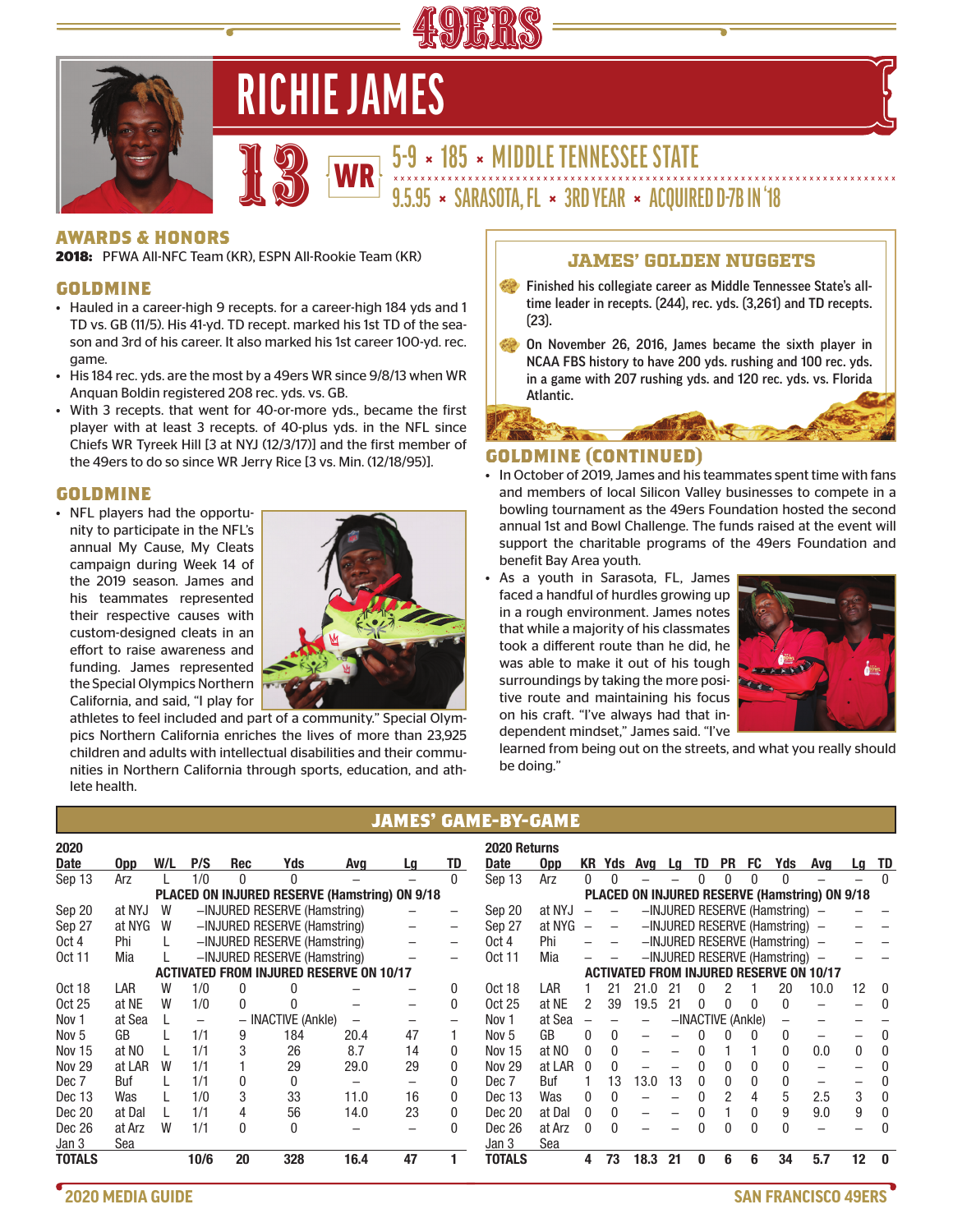# **JAMES' CAREER STATISTICS**

|               |             |                      |               |           |            | <b>RECEIVING</b> |     | <b>RUSHING</b> |            |                          |                   |                          |             |  |  |  |
|---------------|-------------|----------------------|---------------|-----------|------------|------------------|-----|----------------|------------|--------------------------|-------------------|--------------------------|-------------|--|--|--|
| <b>YEAR</b>   | <b>TEAM</b> | <b>GP</b>            | GS            | <b>NO</b> | <b>YDS</b> | <b>AVG</b>       | LG. | TD             | <b>ATT</b> | YDS                      | AVG               | LG                       | TD          |  |  |  |
| 2018          | SF          | $\overline{1}$<br>١J | $\Omega$<br>– | O         | 126        | 15.8             | 53  |                |            |                          |                   |                          | $\mathbf 0$ |  |  |  |
| 2019          | SF          | 16                   |               |           | 165        | 27.5             | 57  |                |            | -                        | $-0.5$            | $\overline{\phantom{0}}$ |             |  |  |  |
| 2020          | SF          | 10                   | $\sim$<br>v   | 20        | 328        | 16.4             | 47  |                |            |                          | $\qquad \qquad -$ |                          | 0           |  |  |  |
| <b>TOTALS</b> |             | 39                   | Ω             | 34        | 619        | 18.2             | 57  |                |            | $\overline{\phantom{a}}$ | $-0.5$            | $\overline{\phantom{a}}$ | 0           |  |  |  |

**PLAYOFFS**

**PLAYOFFS** 

|  |               |           |    |            |                        |            | <b>RECEIVING</b>         |                          |   |            |            |            | <b>RUSHING</b>      |              |           |
|--|---------------|-----------|----|------------|------------------------|------------|--------------------------|--------------------------|---|------------|------------|------------|---------------------|--------------|-----------|
|  | <b>YEAR</b>   | TEAM      | GP | <u>GS</u>  | <u>NO</u>              | <u>YDS</u> | <b>AVG</b>               | LG                       |   |            | <b>ATT</b> | <u>YDS</u> | AVG                 | LG           | <u>TD</u> |
|  | 2019          | <b>SF</b> | U  |            |                        | υ          | $\qquad \qquad -$        |                          | U |            |            | U          | $\qquad \qquad -$   | -            |           |
|  | <b>TOTALS</b> |           |    |            |                        | 0          | $\overline{\phantom{a}}$ | $\overline{\phantom{a}}$ |   |            | 0          | 0          | $\sim$              | -            | 0         |
|  |               |           |    |            | <b>KICKOFF RETURNS</b> |            |                          |                          |   |            |            |            | <b>PUNT RETURNS</b> |              |           |
|  | <b>VEAD</b>   | TEAM      |    | <b>NIO</b> | <b>VDC</b>             | <b>AMC</b> | $\mathbf{r}$             | TD.                      |   | <b>NIO</b> | <b>CO</b>  | <b>VDC</b> | <b>AVO</b>          | $\mathbf{r}$ | <b>TD</b> |

| <b>YEAR</b>   | TEAM | NO | YDS       | <u>AVG</u> | LG             | TD | <u>NO</u> | FC | <u>YDS</u> | <u>avg</u> | LG. | <u>TD</u> |
|---------------|------|----|-----------|------------|----------------|----|-----------|----|------------|------------|-----|-----------|
| 2018          | SF   | 23 | 580       | 25.2       | 97t            |    | 12        | 10 |            | 6.3        | 23  |           |
| 2019          | SF   | 20 | 428       | 21.4       | 81             |    | 33        |    | 264        | 8.0        | 32  | 0         |
| 2020          | SF   |    | 72<br>7 J | 18.3       | 21<br>$\sim$ 1 |    |           |    | 34         | 57<br>J.I  | 12  |           |
| <b>TOTALS</b> |      |    | .081      | 23.0       | 971            |    | 51        | 27 | 373        | 72<br>. .  | 32  | 0         |

| . LAIVII V  |      |                |     |                     |    |    |           |    |     |     |    |           |  |
|-------------|------|----------------|-----|---------------------|----|----|-----------|----|-----|-----|----|-----------|--|
|             |      |                |     | <b>PUNT RETURNS</b> |    |    |           |    |     |     |    |           |  |
| <b>YEAR</b> | TEAM | N <sub>0</sub> | YDS | AVG                 | LG | TD | <u>NO</u> | FC | YDS | AVG | LG | <u>TD</u> |  |
| 2019        | SF   |                | 112 | 16.0                | つつ | n  | h         | n  | 49  | 9.8 | 26 |           |  |
| TOTALS      |      |                | 112 | 16.0                | 22 | Λ  | h         | 3  | 49  | 9.8 | 26 |           |  |

#### **Additional Statistics:**

**Fumbles-Lost - Regular Season - 5-4:** 2018 (2-1); 2019 (1-1); 2020 (2-2) **Postseason - 1-0:** 2019 (1-0) **Special Teams Tackles - 4:** 2018 (1); 2019 (2); 2020 (1) **Special Teams Fumble Recoveries - 1:** 2018 (1) **Tackles - 3:** 2018 (1); 2019 (1); 2020 (1)

#### **Milestones:**

**NFL Debut:** vs. Det. (9/16/18); **First Start:** vs. Arz. (10/7/18); **First Reception:** Regular Season - vs. Arz. (10/7/18 - 7-yd. pass from QB C.J. Beathard); **First TD Reception:** Regular Season - at LAR (12/30/18 - 9-yd. TD pass from QB Nick Mullens); **First Kickoff Return:** Regular Season - vs. Arz. (10/7/18 - 32 yd. KOR); Postseason - vs. Min. (1/11/20 - 22-yd. KOR); **First Punt Return:** Regular Season - at GB (10/15/18 - 0-yd. PR); Postseason - vs. Min. (1/11/20 - 5-yd. PR); **Kickoff Return TD:** Regular Season - 1 vs. Sea. (12/16/18 - 97-yds.); **100-yd. Games:** 1 vs. GB (11/5/20 - 184-yds.)

|                                            | <b>JAMES' CAREER 100-YARD RECEIVING GAMES (1)</b> |                                                                                                                                                                                                |            |                                                                                                                                                                                                                                                       |                            |                                                                                                                                                                                                                                                                                                                                                                                                                      |  |  |  |  |  |  |  |  |
|--------------------------------------------|---------------------------------------------------|------------------------------------------------------------------------------------------------------------------------------------------------------------------------------------------------|------------|-------------------------------------------------------------------------------------------------------------------------------------------------------------------------------------------------------------------------------------------------------|----------------------------|----------------------------------------------------------------------------------------------------------------------------------------------------------------------------------------------------------------------------------------------------------------------------------------------------------------------------------------------------------------------------------------------------------------------|--|--|--|--|--|--|--|--|
| <b>Date</b><br>11/5/20                     | <b>Opp</b><br>GB                                  | <b>Rec</b><br>9                                                                                                                                                                                | Yds<br>184 | Avg<br>20.4                                                                                                                                                                                                                                           | TD                         |                                                                                                                                                                                                                                                                                                                                                                                                                      |  |  |  |  |  |  |  |  |
|                                            |                                                   |                                                                                                                                                                                                |            |                                                                                                                                                                                                                                                       | <b>JAMES' CAREER HIGHS</b> |                                                                                                                                                                                                                                                                                                                                                                                                                      |  |  |  |  |  |  |  |  |
| Min. (1/11/20)                             |                                                   | <b>Receptions:</b> Regular Season $-9$ vs. GB (11/5/20)<br><b>Receiving Yards:</b> Regular Season $-184$ vs. GB (11/5/20)<br><b>Long Reception:</b> Regular Season $-57$ vs. Arz. $(11/17/19)$ |            | <b>TD Receptions:</b> Regular Season $-1$ (3 times) Last 9 vs. GB (11/5/20)<br><b>Punt Returns:</b> Regular Season $-6$ vs. Car. (10/27/19); Postseason $-3$ vs.<br><b>Punt Return Yards:</b> Regular Season $-53$ vs. Pit. (9/22/19); Postseason $-$ |                            | <b>Kick Returns:</b> Regular Season $-$ 4 (3 times) Last at Arz. (10/31/19);<br>Postseason $-4$ at KC (2/2/20)<br><b>Kick Return Yards:</b> Regular Season $-113$ vs. Sea. $(12/16/18)$ ; Postseason<br>$-61$ at KC (2/2/20)<br><b>Kick Return Long:</b> Regular Season $-97t$ vs. Sea. $(12/16/18)$ ; Postseason<br>$-22$ vs. Min. $(1/11/20)$<br><b>Rushes:</b> Regular Season $-1$ (2 times) Last at NO (12/8/19) |  |  |  |  |  |  |  |  |
| 26 vs. GB (1/19/20)<br>26 vs. GB (1/19/20) |                                                   |                                                                                                                                                                                                |            | <b>Long Punt Return:</b> Regular Season $-32$ vs. Cle. (10/7/19); Postseason $-$                                                                                                                                                                      |                            |                                                                                                                                                                                                                                                                                                                                                                                                                      |  |  |  |  |  |  |  |  |

# **JAMES' TRANSACTIONS**

Originally a 7th-round (240th overall) draft choice by SF in 2018...Placed on the Reserve/COVID-19 List on 7/27/20...Activated from the Reserve/COVID-19 List on 8/4/20...Placed on the Active/Non-Football Injury List on 8/4/20...Activated from the Active/Non-Football Injury List on 9/3/20...Placed on the Injured Reserve List on 9/18/20...Activated from the Injured Reserve List on 10/17/20.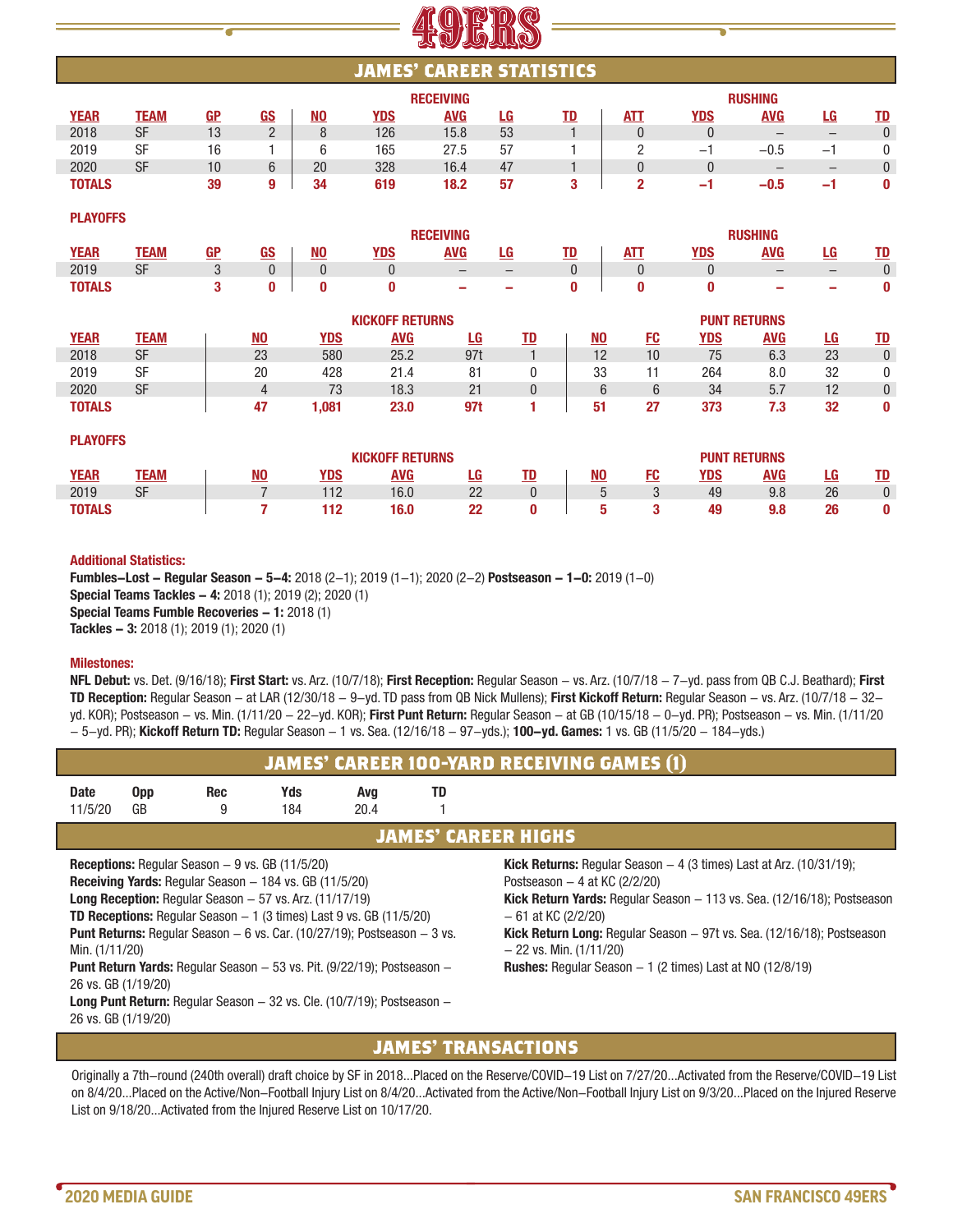

#### **2019**

- Played in all 16 games and tallied 6 recepts. for a single-season career-high 165 yds. and 1 TD. As a returner, registered 20 KRs for 428 yds. (21.4 avg.) along with 33 PRs for 264 yds. (8.0 avg.). Also appeared in all 3 postseason games and tallied 7 KRs for 112 yds. and 5 PRs for 49 yds. (9.8 avg.).
- Registered his 2nd career TD recept. on a 39-yd. pass from QB Jimmy Garoppolo at TB (9/8).
- Caught a career-long 57-yd. pass from QB Jimmy Garoppolo vs. Arz. (11/17) to help set up the team's first TD of the day.
- Registered a season-long 81-yd. kickoff return vs. LAR (12/21).

#### **2018**

- Played in 13 games (2 starts) and tallied 8 recepts. for 126 yds. and 1 TD. As a returner, registered 23 kick returns for 580 yds. (25.2 avg.) and 1 TD, along with 12 punt returns for 75 yds. (6.3 avg.).
- Made his 1st career start vs. Arz. (10/7) and also registered his 1st career recept. on a 7-yd. pass from QB C.J. Beathard.
- Registered 2 recepts. for career highs in rec. yds. (60) and long recept. (53) vs. Oak. (11/1).
- Registered a 97-yd. kickoff return for a TD vs. Sea. (12/16). It marked the first time a member of the 49ers has registered a kickoff return for a TD since WR Tedd Ginn Jr. registered a 102-yd. kickoff return for a TD vs. Sea. (9/11/11). Became the first 49ers rookie to register a kickoff return for a TD since 1981 [RB Amos Lawrence - 92-yd. KR TD at LAR (11/22/81)]. His kickoff return for a TD was just the 5th in the NFL on the season (Jakeem Grant, Mia.; Darius Jennings, Ten; Cordarrelle Patterson, NE; Andre Roberts, NYJ).
- Registered 3 recepts. for 32 yds. and his 1st career TD on a 9-yd. pass from QB Nick Mullens at LAR (12/30).

# **COLLEGE**

Played in 31 games in three seasons at Middle Tennessee State and registered 244 recepts. for 3,261 yds. and 23 TDs while adding 60 rushing atts. for 542 yds. and 5 TDs. Finished his career ranked 1st in school history in recepts. (244), rec. yds. (3,261) and TD recepts. (23). Recorded at least 1 recept. in all 31 games played. A team captain in 2017, played in 5 games and notched 31 recepts. for 290 yds. and 3 TDs. As a sophomore, earned First-Team All-Conference USA. Played in all 13 games and tallied 105 recepts. for a school record 1,625 yds. and 12 TDs while rushing for 339 yds. and 4 TDs on 38 atts. In 2015, named First-Team Freshman All-America by the Football Writers Association of America and USA Today. Also earned First-Team All-Conference USA honors and was selected to the Conference USA All-Freshman Team. Played in all 13 games and registered 108 recepts. for 1,346 yds. and 8 TDs. Set the single-season Middle Tennessee State and Conference USA freshman records in recepts. (108) and rec. yds. (1,346). His 108 recepts. ranked 3rd nationally and 4th in Conference USA history. Redshirted in 2014.

### **PERSONAL**

- Attended Riverview (Sarasota, FL) HS, where he played QB as a senior and was named honorable mention all-state for Class 8A as an athlete by the Orlando Sentinel.
- Named honorable mention all-Southwest Florida Regional Elite Team in 2013 after passing for 442 yds. and 7 TDs to go along with 1,044 rushing yds. and 15 TDs.
- As a junior, tallied 49 recepts. for 727 yds. and 7 TDs.
- Was a member of the track team and competed in the 400 meters, long jump, triple jump and 4x400 relay.
- Born Richard Rhondel James Jr. (9/5/95) in Sarasota, FL.
- Majored in concrete industry management.

#### **INJURY REPORT**

**2020:** Placed on the Injured Reserve List on 9/18 with a hamstring injury. Inactive at Sea. (11/1) with an ankle injury.